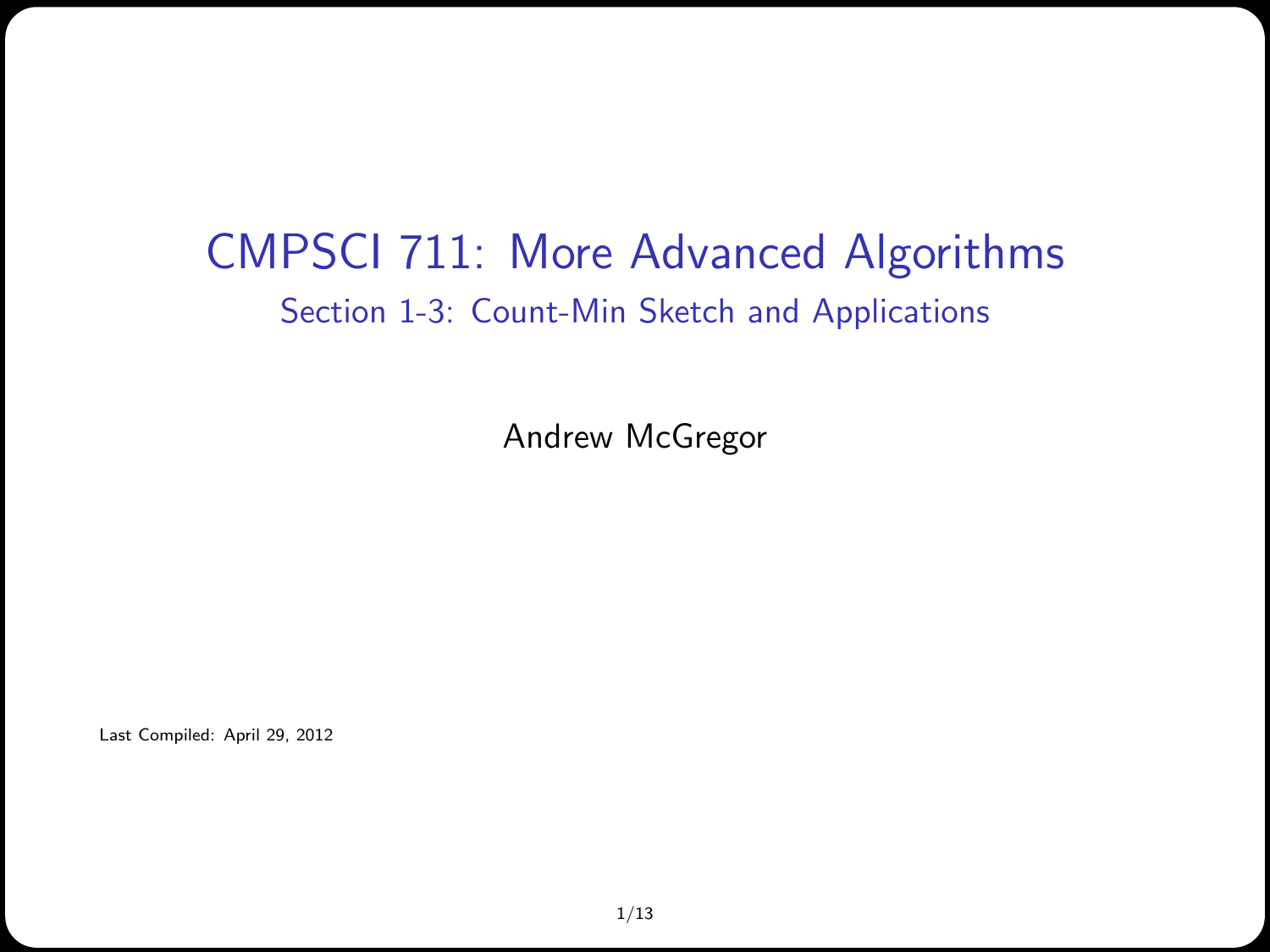# Point Queries etc.

Stream: m elements from universe  $[n] = \{1, 2, \ldots, n\}$ , e.g.,

$$
\langle x_1, x_2, \ldots, x_m \rangle = \langle 3, 5, 103, 17, 5, 4, \ldots, 1 \rangle
$$

and let  $f_i$  be the frequency of i in the stream.

 $\blacktriangleright$  Problems:

- ▶ Point Query: For  $i \in [n]$ , estimate  $f_i$
- ▶ Range Query: For  $i, j \in [n]$ , estimate  $f_i + f_{i+1} + \ldots + f_j$
- $\triangleright$  Quantile Query: For  $\phi \in [0,1]$  find *i* with  $f_1 + \ldots + f_i \approx \phi m$
- **►** Heavy Hitter Problem: For  $\phi \in [0,1]$ , find all *i* with  $f_i \ge \phi m$ .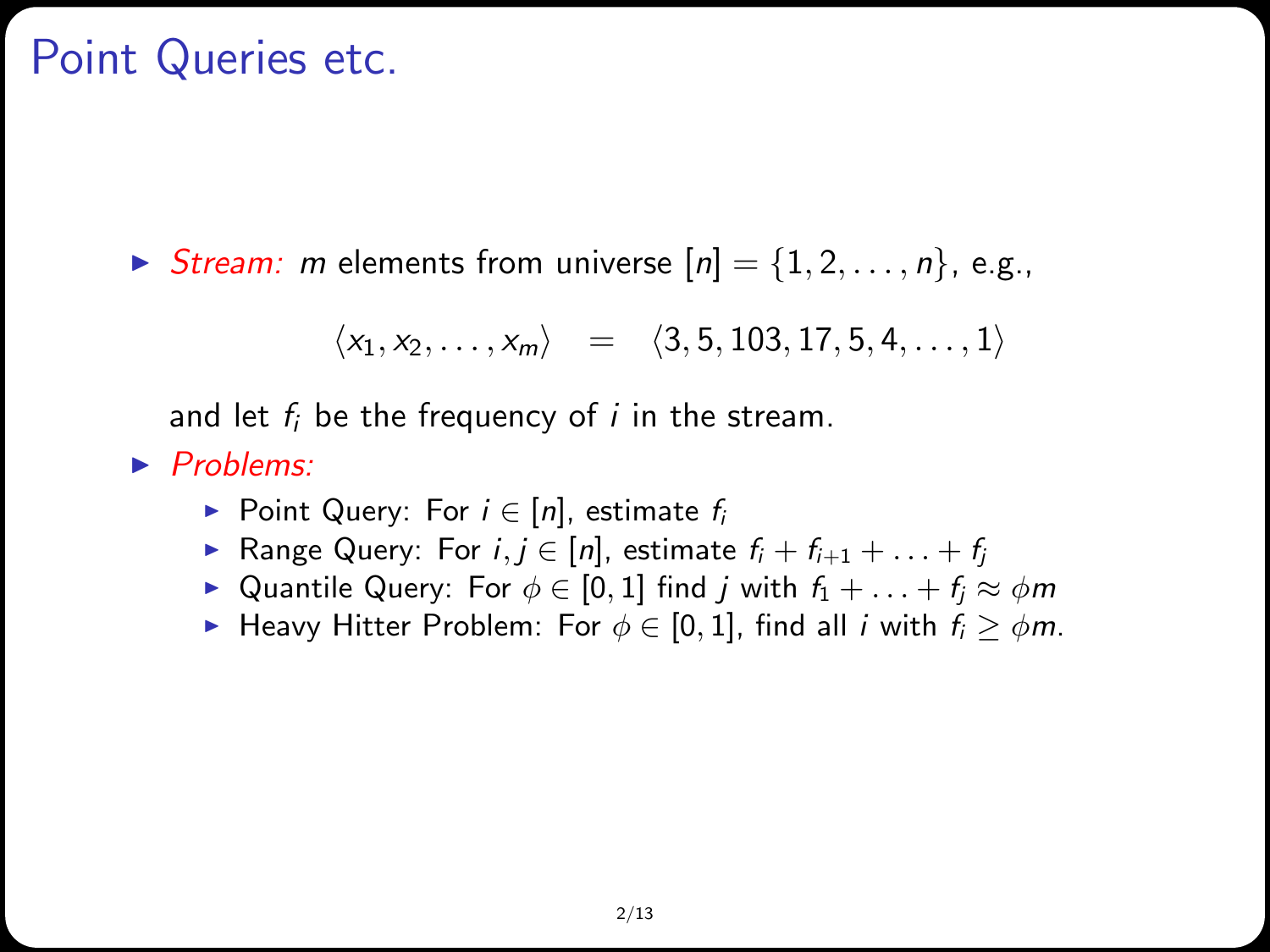# Count-Min Sketch

► Let  $H_1, \ldots, H_d : [n] \rightarrow [w]$  be 2-wise independent functions.

As we observe the stream, we maintain  $d \cdot w$  counters where

 $c_{i,j}$  = number of elements e in the stream with  $H_i(e) = j$ 

 $\blacktriangleright$  For any x,  $c_{i,H_i(x)}$  is an over-estimate for  $f_x$  and so,

$$
f_x \leq \tilde{f}_x = \min(c_{1,H_1(x)}, \ldots, c_{d,H_d(x)})
$$

If  $w = 2/\epsilon$  and  $d = \log_2 \delta^{-1}$  then,

$$
\mathbb{P}\left[f_x \leq \tilde{f}_x \leq f_x + \epsilon m\right] \geq 1 - \delta.
$$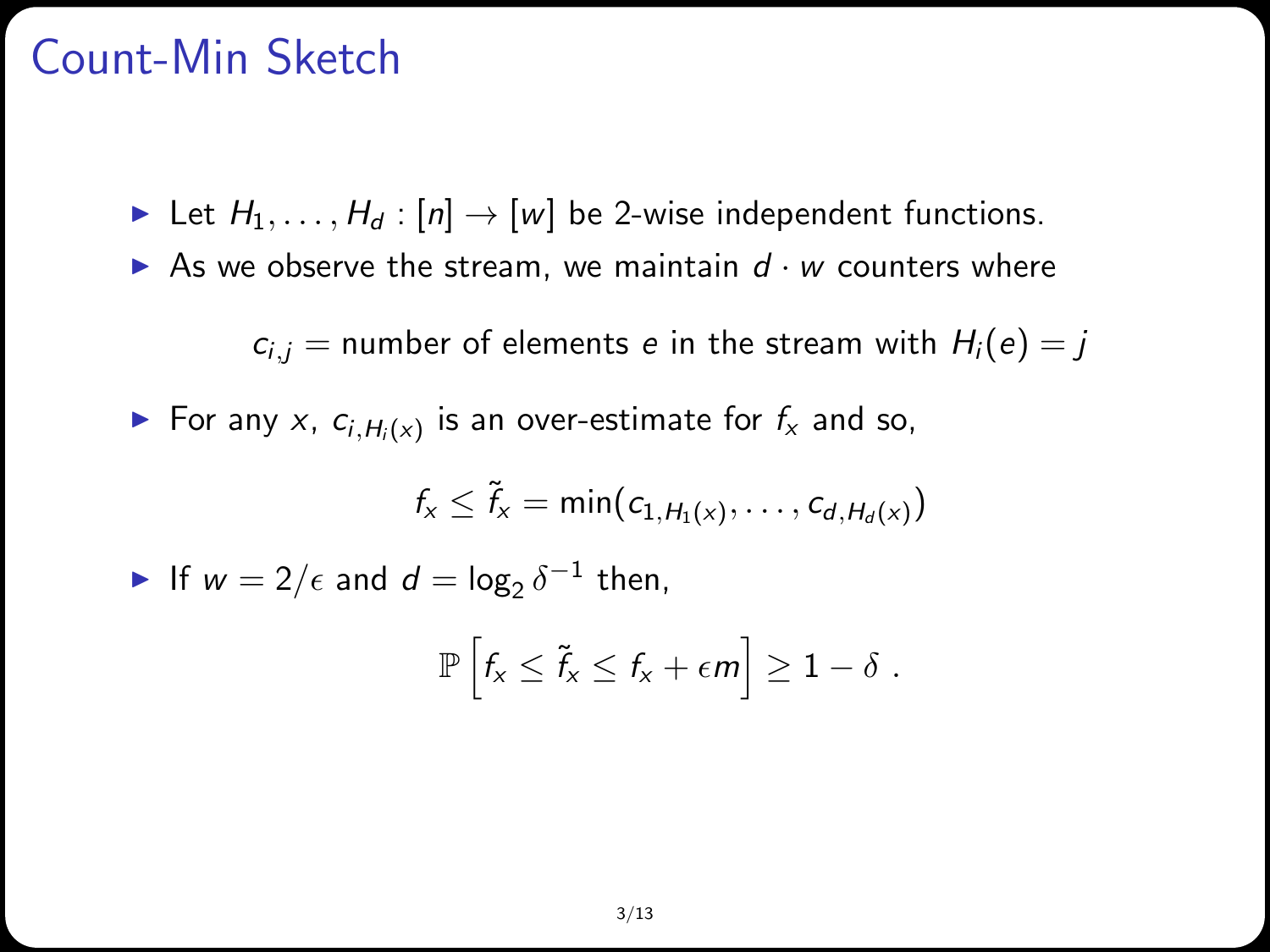# Count-Min Sketch Analysis (a)

 $\blacktriangleright$  Define random variables  $Z_1, \ldots, Z_k$  such that  $c_{i,H_i(x)} = f_x + Z_i$ , i.e.,

$$
Z_i = \sum_{y \neq x: H_i(y) = H_i(x)} f_y
$$

 $\blacktriangleright$  Define  $X_{i,y} = 1$  if  $H_i(y) = H_i(x)$  and 0 otherwise. Then,

$$
Z_i = \sum_{y \neq x} f_y X_{i,y}
$$

 $\blacktriangleright$  By 2-wise independence,

$$
\mathbb{E}\left[Z_i\right] = \sum_{y \neq x} f_y \mathbb{E}\left[X_{i,y}\right] = \sum_{y \neq x} f_y \mathbb{P}\left[H_i(y) = H_i(x)\right] \leq m/w
$$

 $\blacktriangleright$  By Markov inequality,

$$
\mathbb{P}\left[Z_i \geq \epsilon m\right] \leq 1/(w\epsilon) = 1/2
$$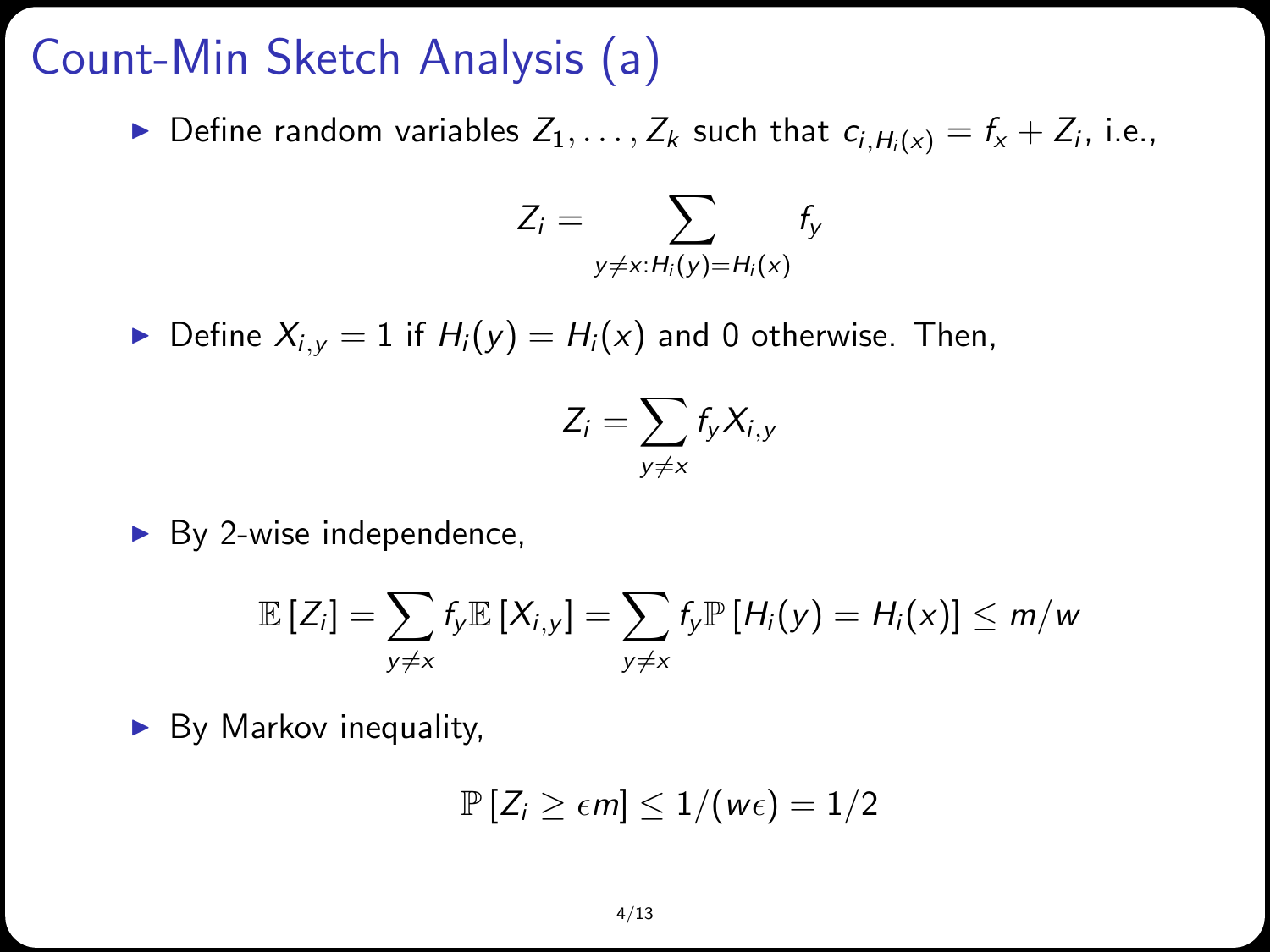# Count-Min Sketch Analysis (b)

Since each  $Z_i$  is independent

$$
\mathbb{P}\left[Z_i \geq \epsilon m \text{ for all } 1 \leq i \leq d \right] \leq (1/2)^d = \delta
$$

 $\triangleright$  Therefore, with probability  $1 - \delta$  there exists an *i* such that

$$
Z_j \leq \epsilon m
$$

 $\blacktriangleright$  Therefore,

$$
\tilde{f}_x = \min(c_{1, H_1(x)}, \ldots, c_{j, H_j(x)}, \ldots, c_{d, H_d(x)})
$$
\n
$$
= \min(f_x + Z_1, \ldots, f_x + Z_j, \ldots, f_x + Z_d) \le f_x + \epsilon m
$$

#### Theorem

We can find an estimate  $\tilde{f}_x$  for  $f_x$  that satisfies,

$$
f_x \leq \tilde{f}_x \leq f_x + \epsilon m
$$

with probability  $1 - \delta$  while only using  $O(\epsilon^{-1} \log \delta^{-1})$  memory.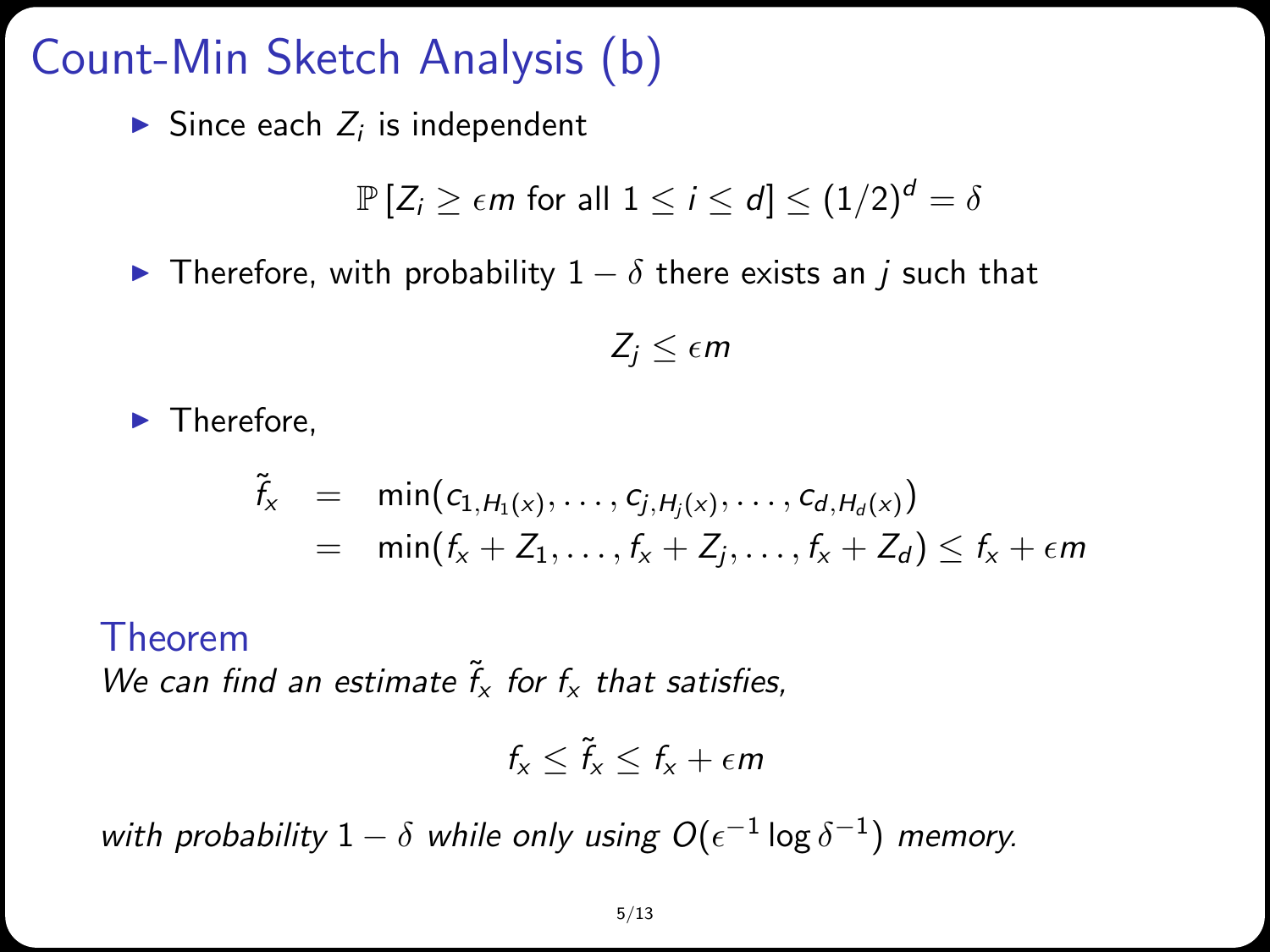## **Outline**

[Applications: Range Queries etc.](#page-5-0)

<span id="page-5-0"></span>[Variants](#page-9-0)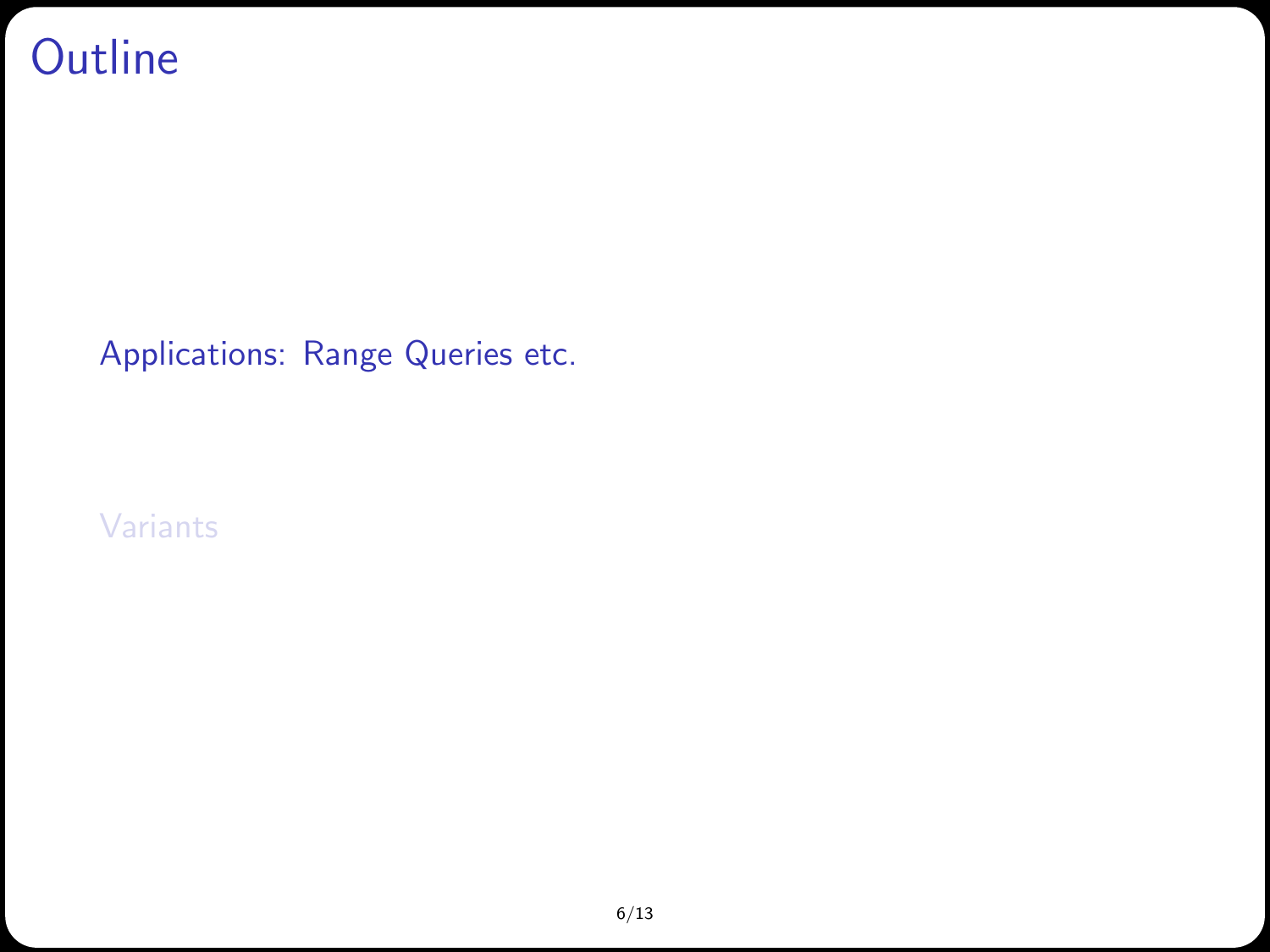### Dyadic Intervals

 $\triangleright$  Define  $\lg n$  partitions of  $[n]$ 

$$
T_0 = \{1, 2, 3, 4, 5, 6, 7, 8, \ldots\}
$$
  
\n
$$
T_1 = \{\{1, 2\}, \{3, 4\}, \{5, 6\}, \{7, 8\}, \ldots\}
$$
  
\n
$$
T_2 = \{\{1, 2, 3, 4\}, \{5, 6, 7, 8\}, \ldots\}
$$
  
\n
$$
T_3 = \{\{1, 2, 3, 4, 5, 6, 7, 8\}, \ldots\}
$$
  
\n
$$
\vdots \vdots
$$
  
\n
$$
T_{\lg n} = \{\{1, 2, 3, 4, 5, 6, 7, 8, \ldots, n\}\}
$$

► Exercise: Any interval [i, j] can be written as the union of  $\leq 2 \lg n$  of the above intervals. E.g., for  $n = 256$ ,

 $[48, 107] = [48, 48] \cup [49, 64] \cup [65, 96] \cup [97, 104] \cup [105, 106] \cup [107, 107]$ 

Call such a decomposition, the *canonical decomposition*.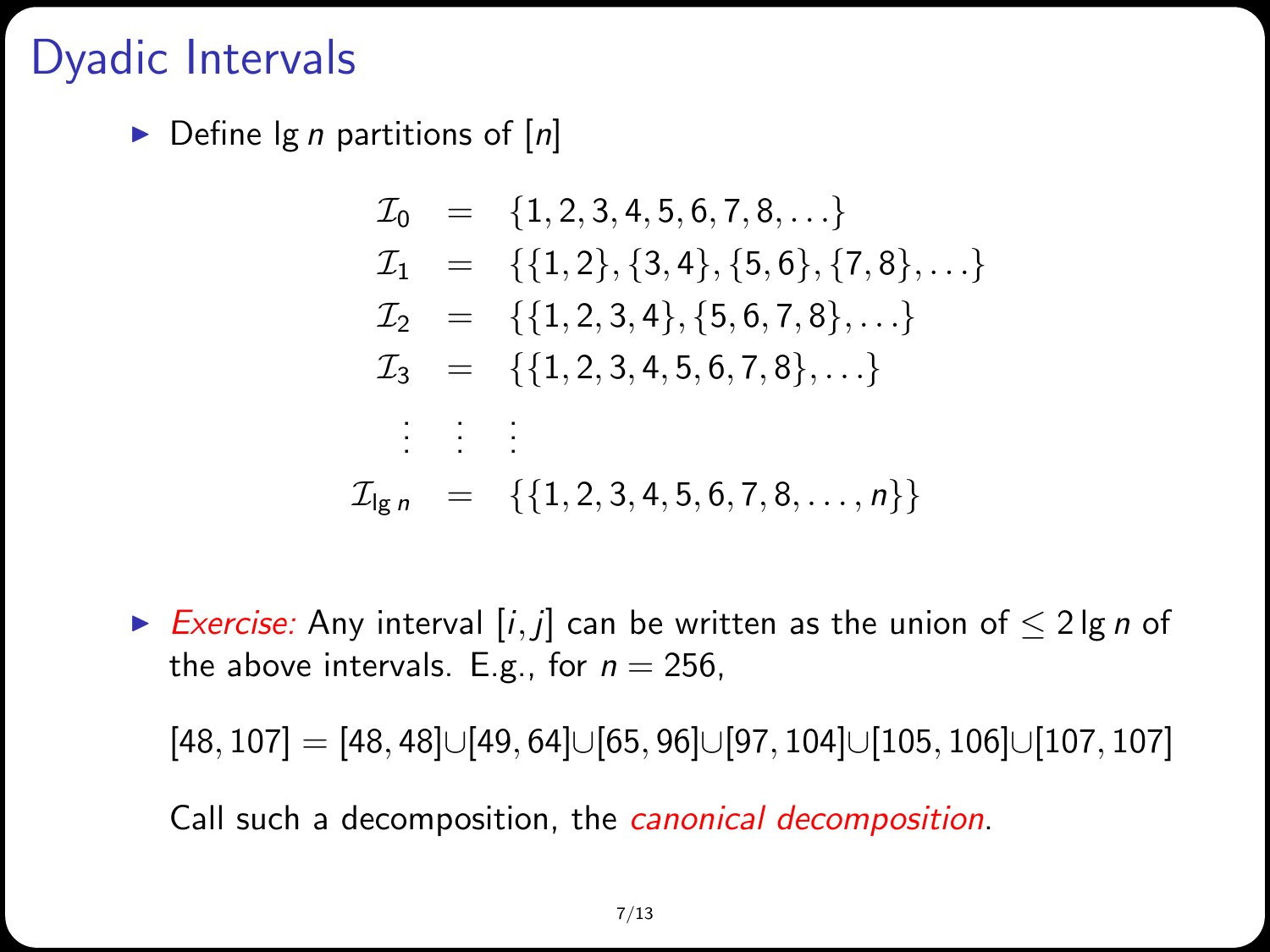# Range Queries and Quantiles

- **► Range Query:** For  $1 \le i \le j \le n$ , estimate  $f_{[i,j]} = f_i + f_{i+1} + \ldots + f_i$
- $\triangleright$  Approximate Median: Find j such that

$$
f_1 + \ldots + f_j \ge m/2 - \epsilon m \text{ and}
$$
  

$$
f_1 + \ldots + f_{j-1} \le m/2 + \epsilon m
$$

Can approximate median via binary search of range queries.

- $\blacktriangleright$  Algorithm:
	- 1. Construct  $\lg n$  Count-Min sketches, one for each  $\mathcal{I}_i$  such that for any  $I \in \mathcal{I}_i$  we have an estimate  $\tilde{f}_I$  for  $f_I$  such that

$$
\mathbb{P}\left[f_l \leq \tilde{f}_l \leq f_l + \epsilon m\right] \geq 1 - \delta.
$$

2. To estimate  $[i, j]$ , let  $I_1 \cup I_2 \cup \ldots \cup I_k$  be canonical decomposition. Set

$$
\tilde{f}_{[i,j]} = \tilde{f}_{l_1} + \ldots + \tilde{f}_{l_k}
$$

3. Hence,  $\mathbb{P}\left[f_{[i,j]}\leq \tilde{f}_{[i,j]}\leq 2\epsilon m\lg n\right]\geq 1-2\delta\lg n.$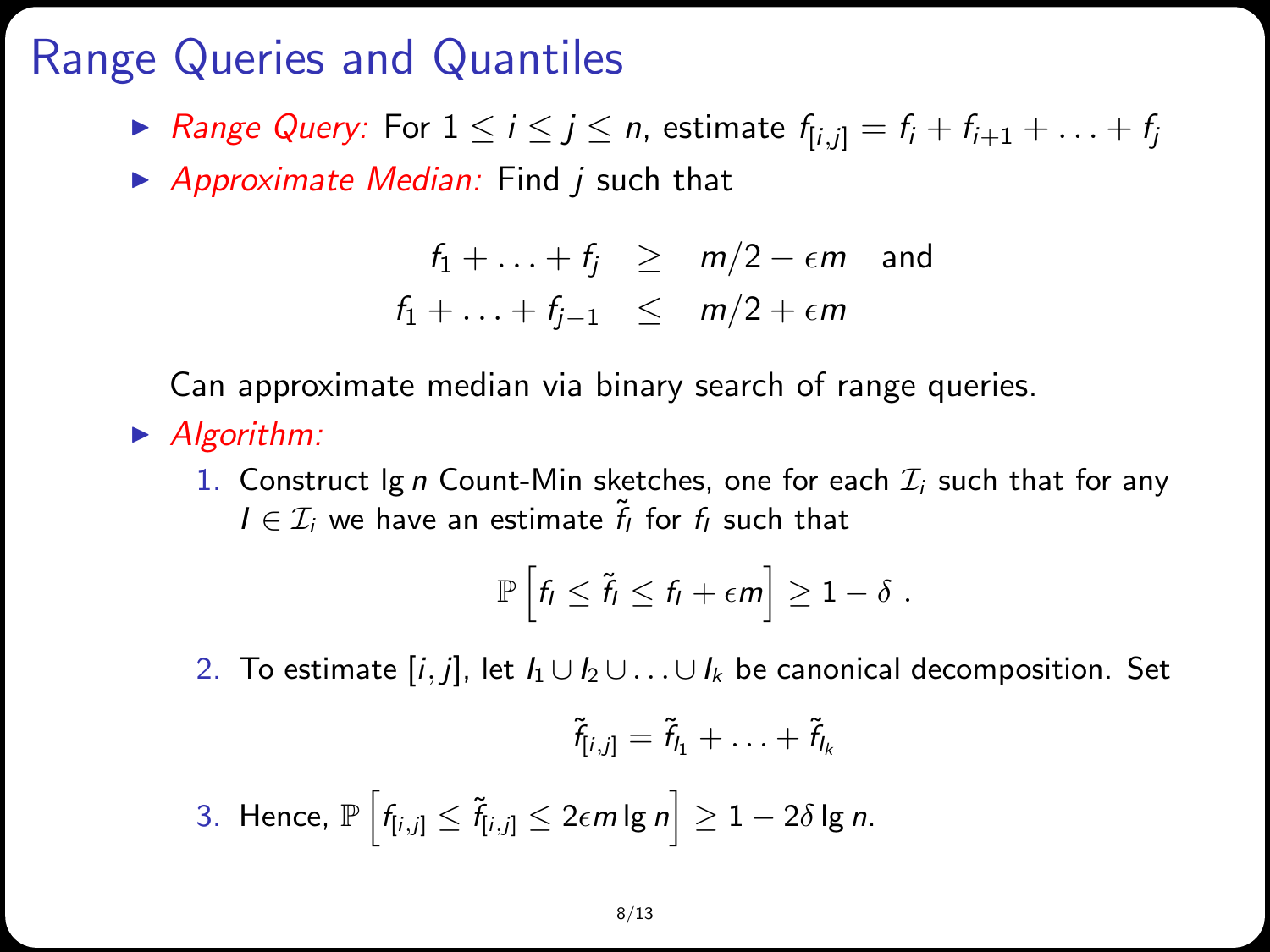# Heavy Hitters

- $\blacktriangleright$  Heavy Hitter Problem: For  $0 < \epsilon < \phi < 1$ , find a set of elements S including all *i* with  $f_i \geq \phi m$  but no elements *j* with  $f_i \leq (\phi - \epsilon)m$ .
- $\blacktriangleright$  Algorithm:
	- **Consider a binary tree whose leaves are [n] and associate internal** nodes with intervals corresponding to descendent leaves.
	- **Compute Count-Min sketches for each**  $\mathcal{I}_i$ **.**
	- Going level-by-level from root, mark children  $I$  of marked nodes if

$$
\tilde{f}_l \geq \phi m
$$

- $\blacktriangleright$  Return all marked leaves.
- ► Can find heavy-hitters in  $O(\phi^{-1}\log n)$  steps of post-processing.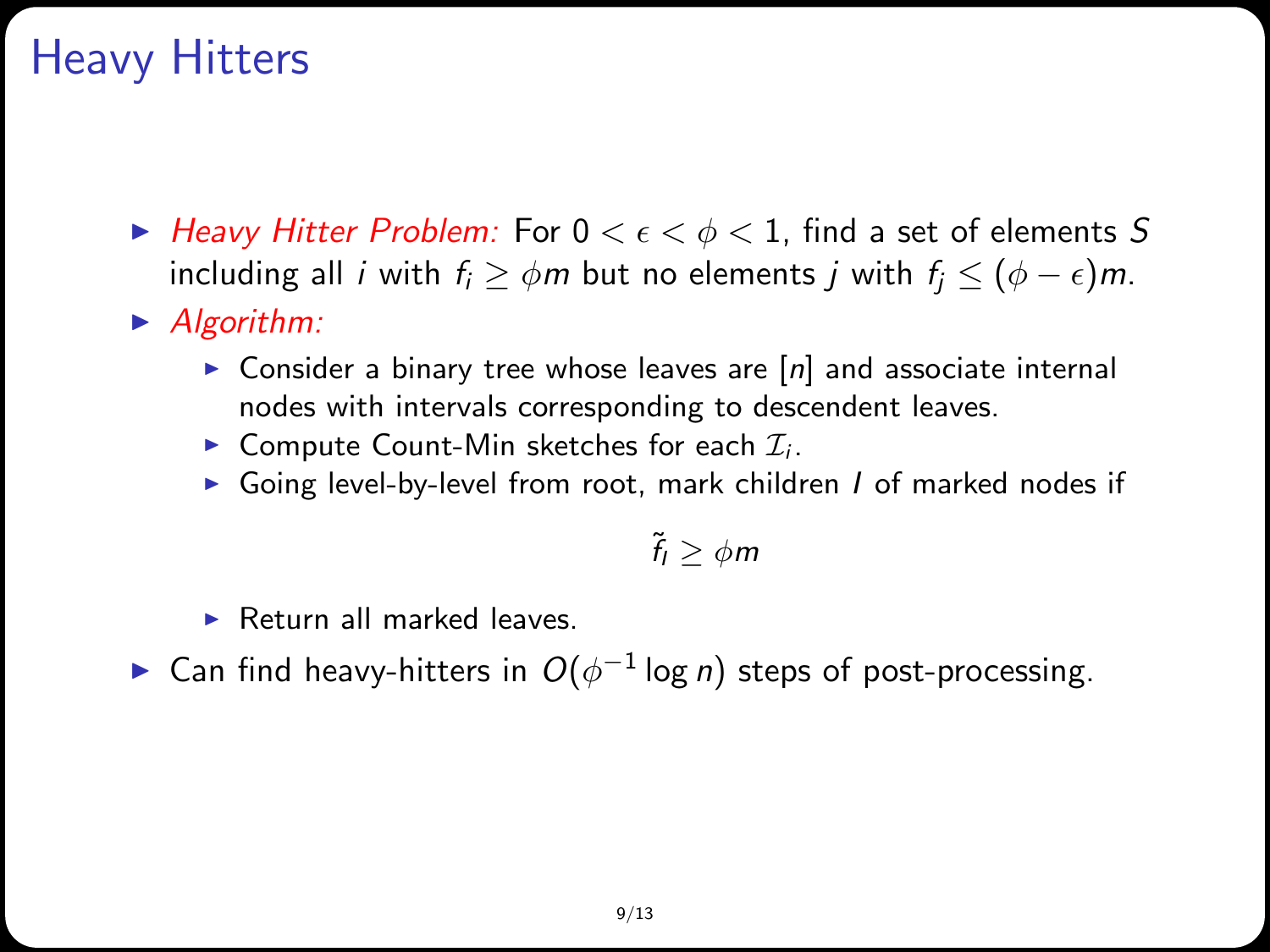# **Outline**

[Applications: Range Queries etc.](#page-5-0)

<span id="page-9-0"></span>[Variants](#page-9-0)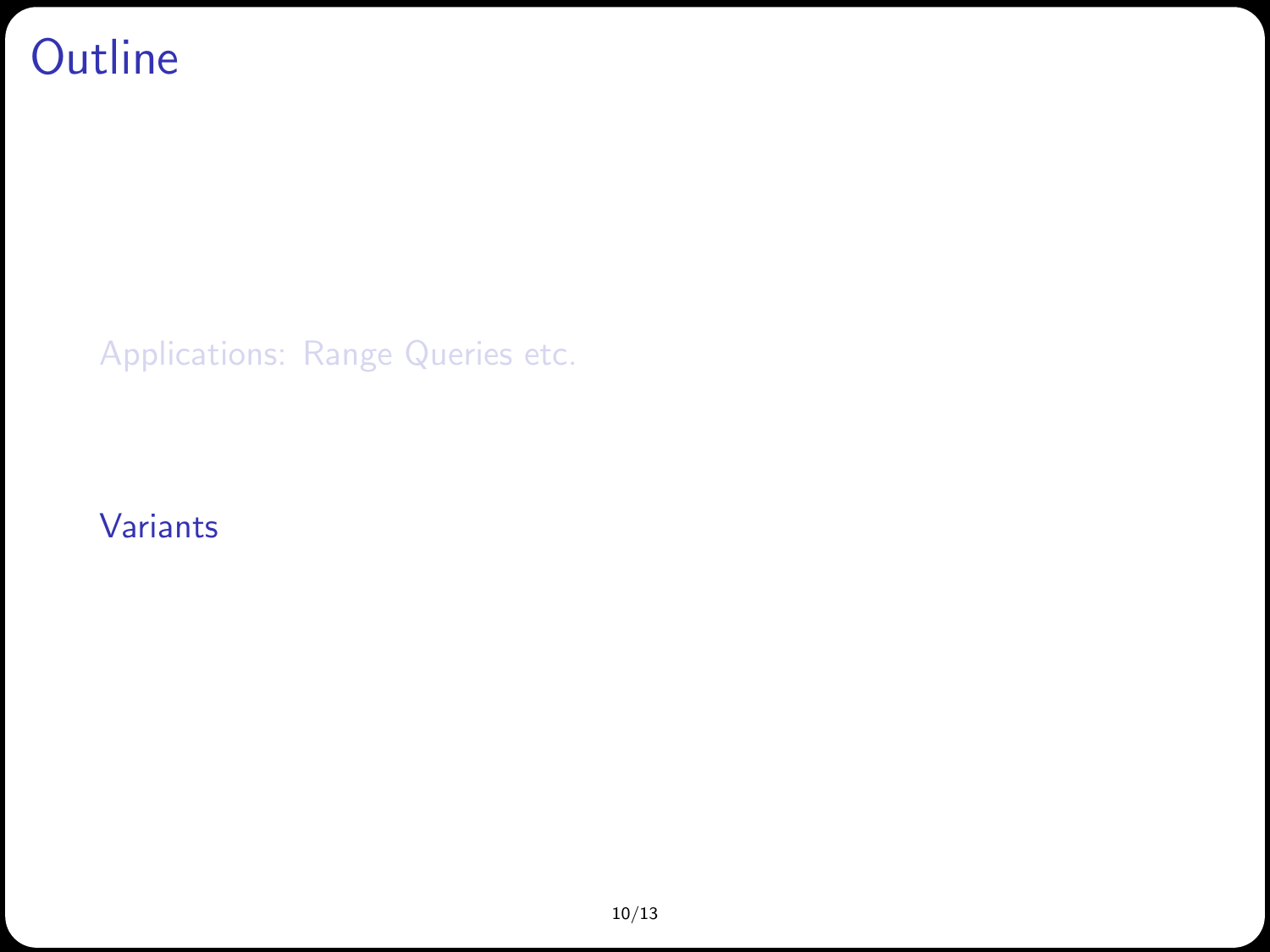#### CR-Precis: Count-Min with deterministic Hash functions

- $\blacktriangleright$  Define *t* functions  $H_i(x) = x \mod p_i$  where  $p_i$  is *i*-th prime number.
- $\blacktriangleright$  Maintain  $c_{i,j}$  as before.
- Define  $z_1, \ldots, z_t$  such that  $c_{i,H_i(x)} = f_x + z_i$ , i.e.,

$$
z_i = \sum_{y \neq x: H_i(y) = H_i(x)} f_y
$$

- $\blacktriangleright$  Claim: For any  $y \neq x$ ,  $H_j(y) = H_j(x)$  for at most  $\lg n$  primes  $p_j$ .
- $\blacktriangleright$  Therefore  $\sum_i z_t = m \lg n$  and hence,

$$
\tilde{f}_x = \min(c_{1, H_1(x)}, \ldots, c_{t, H_t(x)}) = \min(f_x + z_1, \ldots, f_x + z_t) = f_x + \frac{m \lg n}{t}
$$

- ► Setting  $t = (\lg n)/\epsilon$  suffices for  $f_x \le \tilde{f}_x \le f_x + \epsilon m$ .
- ► Requires keeping  $tp_t = O(\epsilon^{-2}$  polylog *n*) counters.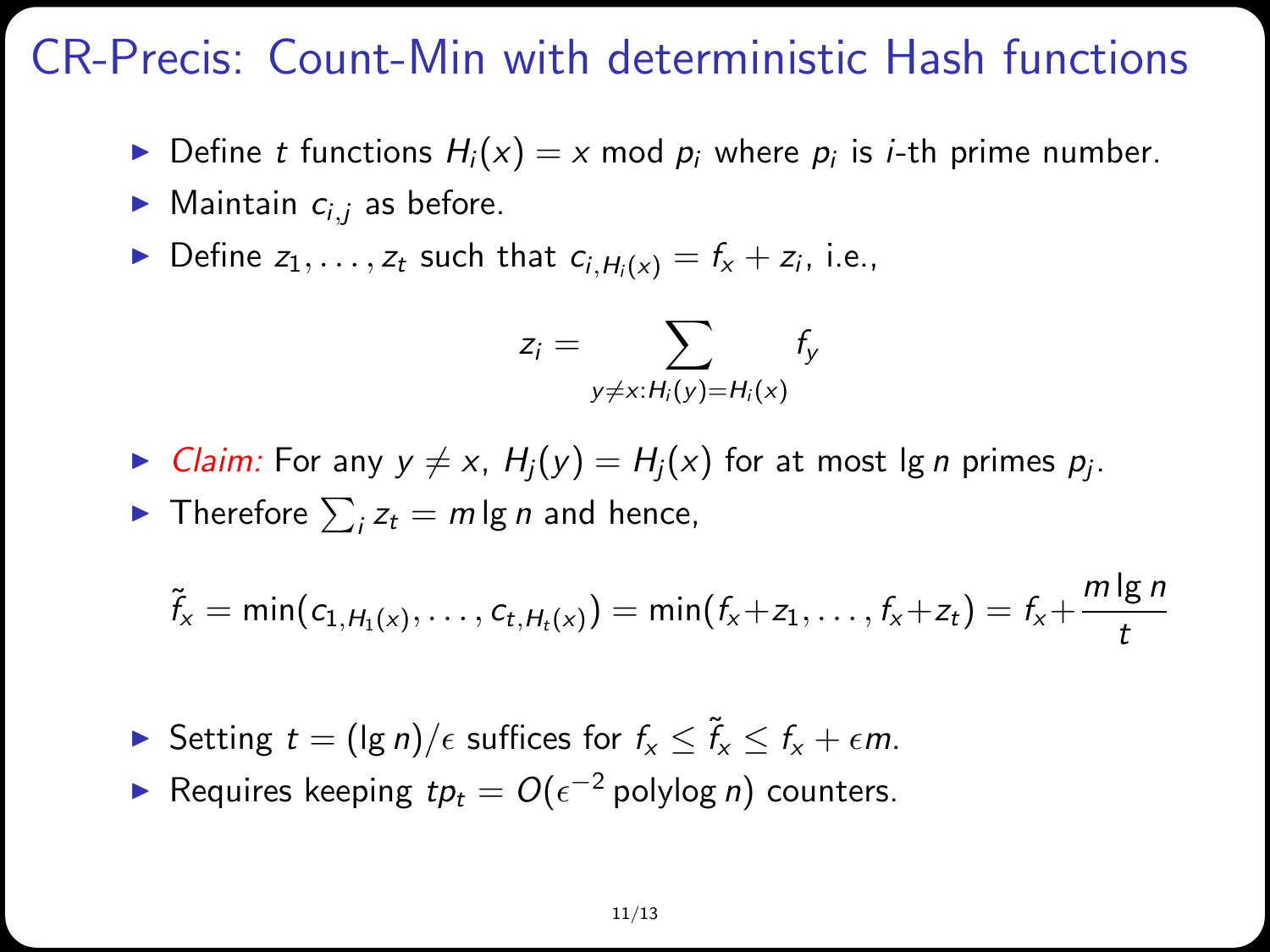# Count-Sketch: Count-Min with a Twist

► In addition to  $H_i: [n] \rightarrow [w]$ , use hash functions  $r_i: [n] \rightarrow \{-1, 1\}$ .

$$
\blacktriangleright \text{ Compute } c_{i,j} = \sum_{x: H_i(x) = j} r_i(x) f_x.
$$

► Estimate  $\hat{f}_x$  = median $(r_1(x)c_{1,H_1(x)}, \ldots, r_d(x)c_{d,H_1(x)})$ 

 $\blacktriangleright$  Analysis:

- $\blacktriangleright$  Lemma:  $\mathbb{E}\left[r_i(x)c_{i,H_i(x)}\right] = f_x$
- ► Lemma:  $\mathbb{V}\left[r_i(x)c_{i,H_i(x)}\right] \leq F_2/w$
- Chebychev: For  $w = 3/\epsilon^2$ ,

$$
\mathbb{P}\left[|f_x - r_i(x)c_{i, H_i(x)}| \ge \epsilon \sqrt{F_2}\right] \le \frac{F_2}{\epsilon^2 w F_2} = 1/3
$$

► Chernoff: With  $d = O(\log \delta^{-1})$  hash functions,

$$
\mathbb{P}\left[|f_x - \hat{f}_x| \ge \varepsilon \sqrt{\mathcal{F}_2}\right] \le 1 - \delta
$$